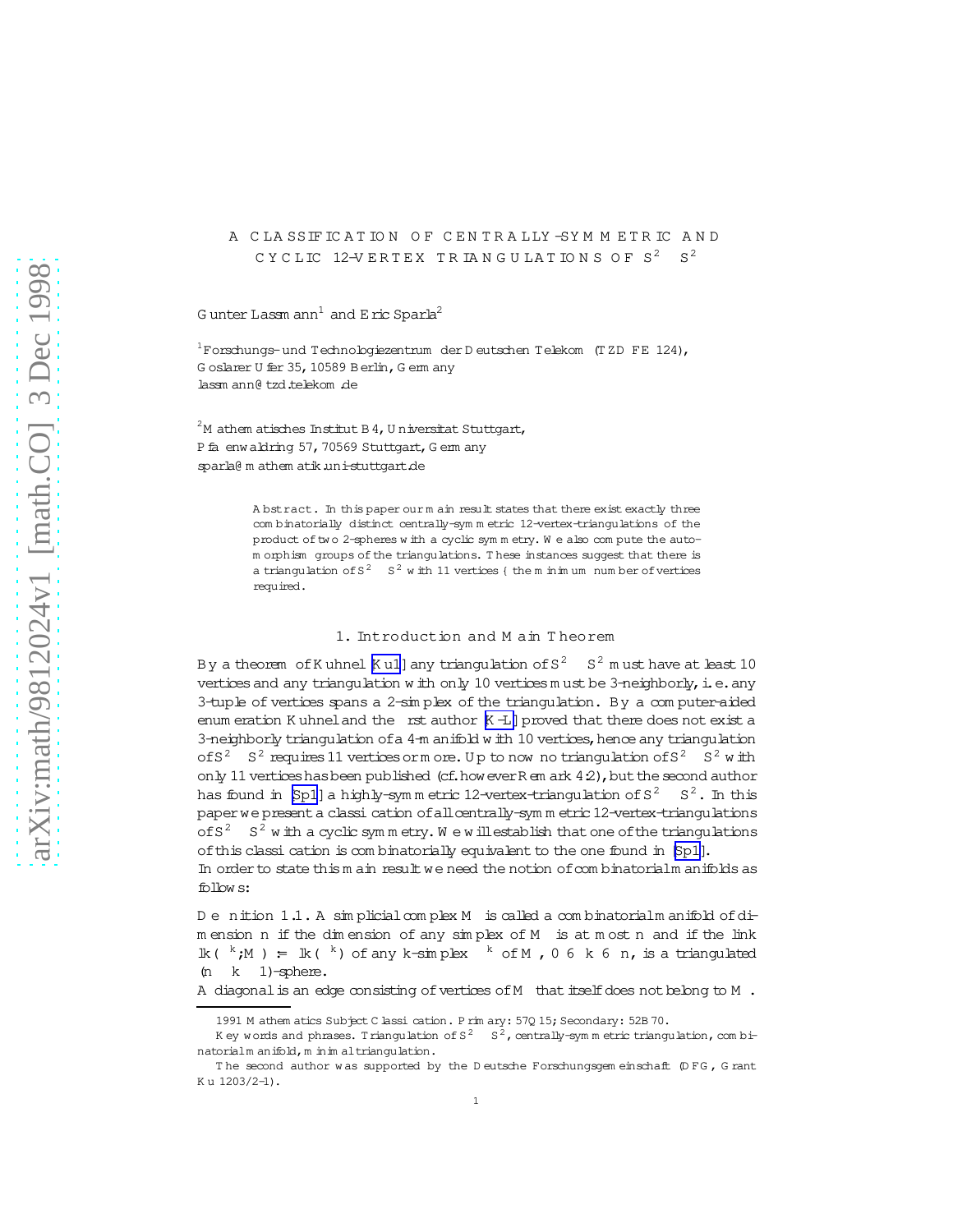Two combinatorialm anifolds (or more generally two simplicial complexes)  $M_1$  and M<sub>2</sub> are said to be combinatorially equivalent, in this case we write M<sub>1</sub> M 2, if there is a bijective mapping between the faces of  $M_1$  and  $M_2$  that is inclusionpreserving, i.e. such that  $F_1$   $F_2$  if and only if  $(F_1)$  $(\mathbb{F}_2)$ . The underlying complex of a combinatorial manifold (or a simplicial complex) M , written  $\mathcal M$  j is the union of all simplices of M.

In the sequel the vertices of all examples will be denoted by hiiw ith  $06$  i  $6$  9, hai for the 11th and hbi for the 12th vertex. If the permutation =  $(0,1,1,1;1;0)$  is an autom orphism of the triangulation we regard, we talk about as a cyclic symmetry generating the cyclic group  $C_{12}$ . Using the usual notation  $f_i(M)$  (or simply  $f_i$ if there is no danger of confusion) for the number of i-faces of a combinatorial m anifold  $M$ ,  $(M)$  for its Euler-characteristic and the above denition we are now able to state our

M ain Theorem 1.2. There exist exactly three combinatorially distinct types of com binatorial 4-m anifolds  $M_i$ , 16 i6 3, with as an autom orphism such that the 1-sim plex h06i is a diagonal of M<sub>j</sub> and such that  $f_4 \uparrow (f_4 \uparrow (f_5 \uparrow (f_6 \uparrow (f_7 \uparrow (f_7 \uparrow (f_8 \uparrow (f_7 \uparrow (f_8 \uparrow (f_8 \uparrow (f_8 \uparrow (f_8 \uparrow (f_8 \uparrow (f_8 \uparrow (f_8 \uparrow (f_8 \uparrow (f_8 \uparrow (f_8 \uparrow (f_8 \uparrow (f_8 \uparrow (f_8 \uparrow (f_8 \uparrow (f_8 \uparrow (f_8$ 18  $(M_i)$ . For all the M<sub>i</sub> it holds  $M_i$  j'<sub>PL</sub> S<sup>2</sup> S<sup>2</sup>, i. e. the M<sub>i</sub> are PLhom eom orphic to  $S^2$   $S^2$ , and their autom orphism groups Aut $M_i$ ) are as follows:

$$
\begin{array}{rcl}\n\mathbf{8} & \mathbf{C}_{12} \circ \mathbf{C}_{2} & \text{for } i = 1 \\
\mathbf{A} \text{ut} \mathbf{M}_{i}) & = & \mathbf{A}_{5} \circ \mathbf{C}_{4} & \text{for } i = 2 \\
\mathbf{C}_{12} \circ (\mathbf{C}_{2} \quad \mathbf{C}_{2}) & \text{for } i = 3\n\end{array}
$$

where o denotes the sem idirect product and  $C_k$  the cyclic group of order  $k$ .

Before proving this result in Section 2, we will now describe several interesting properties that are common to all  $M_i$ :

The f-vector of  $M_i$  is uniquely determined by the Dehn-Sommerville equations Ku2] for triangulated 4-m anifolds

$$
2f_1
$$
  $3f_2 + 4f_3$   $5f_4 = 0 = 2f_3$   $5f_4$ 

to be

$$
(f_0; f_1; f_2; f_3; f_4) = (12; 60; 160; 180; 72):
$$

The cyclic symmetry in mediately in plies that the automorphism group of M  $_i$  is transitive on its vertices. This proves that the vertex links of all vertices are combinatorially equivalent.

The cyclic symmetry also yields in connection with the condition that h06i is a diagonal of M<sub>i</sub>, that M<sub>i</sub> has at least 6 pairw ise disjoint diagonals. Hence M<sub>i</sub> can be em bedded in the 6-dim ensional cross-polytope C<sub>6</sub>. A s f<sub>i</sub> $\mathfrak{M}_i$ ) = f<sub>i</sub> $\mathfrak{C}_6$ ) = 2<sup>i+ 1</sup><sup>6</sup> for  $i = 0,1,2$  any such embedding is 2-H am iltonian, i.e. contains the 2-skeleton of C<sub>6</sub>, and therefore M<sub>i</sub> is simply-connected [Ku3, 3.8]. From these properties we

 $\mathbf{2}$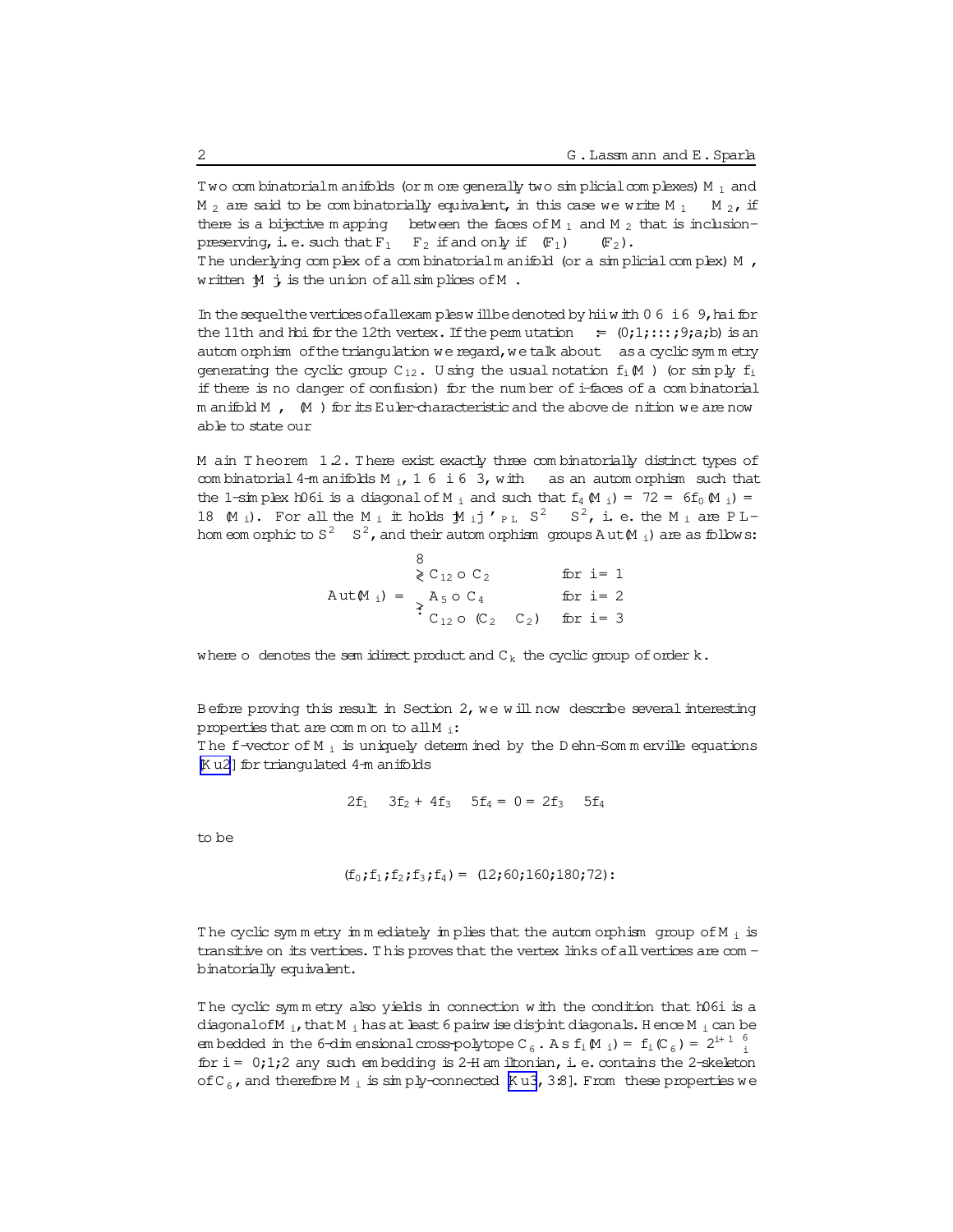conclude that all M<sub>i</sub> satisfy the assum ptions of the follow ing LowerBound T heorem . M oreover they are exam ples for the case of equality in the inequality, hence they prove that the inequality is sharp:

Low er Bound Theorem 1.3 ( $[Sp2, 12]$  $[Sp2, 12]$ ). Assume M in  $E^d$  is a combinatorial 2k-m anifold, whose convex hull  $H(M) = P$  is { up to a ne transform ations { a centrally-sym m etric sim plicial d-polytope P  $E^d$ . Let M contain the k-skeleton  $Sk_k(P)$  of P, that is the set of all faces of P of dim ension at m ost k, and let M be a subcom plex of the boundary complex C (@P) of P. Then the following statem ents hold:

- $({\tt i}) \ \ (\ {\tt l})^k \ {\overset{2k+1}{_{k+1}}} \ \ (\ \ {\tt \mathbb{M}} \ \ ) \quad \ 2) > \ 4^{k+ \ 1} \ {\overset{\frac{1}{2}}{_{k+1}}} \ {\overset{(d \ 1)}{_{k+1}}} \ \ .$
- (ii) For  $d > 2k + 1$  equality in (1) is attained if and only if P is a nely equivalent to the d-dim ensional cross-polytope  $C_d$ .

The M<sub>i</sub> also satisfy equality in the next U pper Bound T heorem . A required xedpoint free involution is clearly given by  $6.$ 

U pper B ound T heorem 1.4 ([\[Sp1,](#page-11-0) 4.1]). Let M be a combinatorial 4-m anifold with n vertices and with a xed-point involution acting on the triangulation. Then  $n = 2m$  is even and the inequality

10 ( M ) 2) 6 
$$
\frac{4}{3}
$$
 (m ) 1) (m ) 3) (m  $5$ ) =  $4^3$   $\frac{1}{2}$  (m ) 1)

holds with equality if and only if M can be em bedded in  $C_m$  such that this em bedding contains the 2-skeleton of  $C_m$ .

For the proof of the M ain T heorem we are going to describe explicitly in the next section the triangulations  $M_i$ . From the lists given there it becom es obvious that they are all centrally-sym m etric. In Section 3 we state further properties of the M  $_i$ . Finally in Section 4 we conclude w ith another interesting 12-vertex triangulation found w hile proving our result and wem ake som e rem arks concerned w ith 11-vertex triangulations of  $S^2$   $S^2$ .

## 2. P roof of the M ain T heorem

 $SUNI$ , a com puter program w ritten by the rst author and described in detail in [\[L1\]](#page-11-0), is used for determ ining all possible candidates for 4-m anifolds that satisfy several conditions. For instance all candidates found by SUNI are cyclic and satisfy the D ehn-Som m erville equations. A dditionally a com binatorial test checks if the Euler-charateristic ofalledge-linksequals2.In the case ofouradditionalassum ptions  $\int$  in particular h06i has to be a diagonal  $\int$  the program delivers three possible candidates:

|  |  | (1) 11118 22323 11217 14322 11352 13134 |       |
|--|--|-----------------------------------------|-------|
|  |  | (2) 11118 22323 11217 14322 11352 13143 |       |
|  |  | (3) 11118 22323 11253 11352 11343       | 12144 |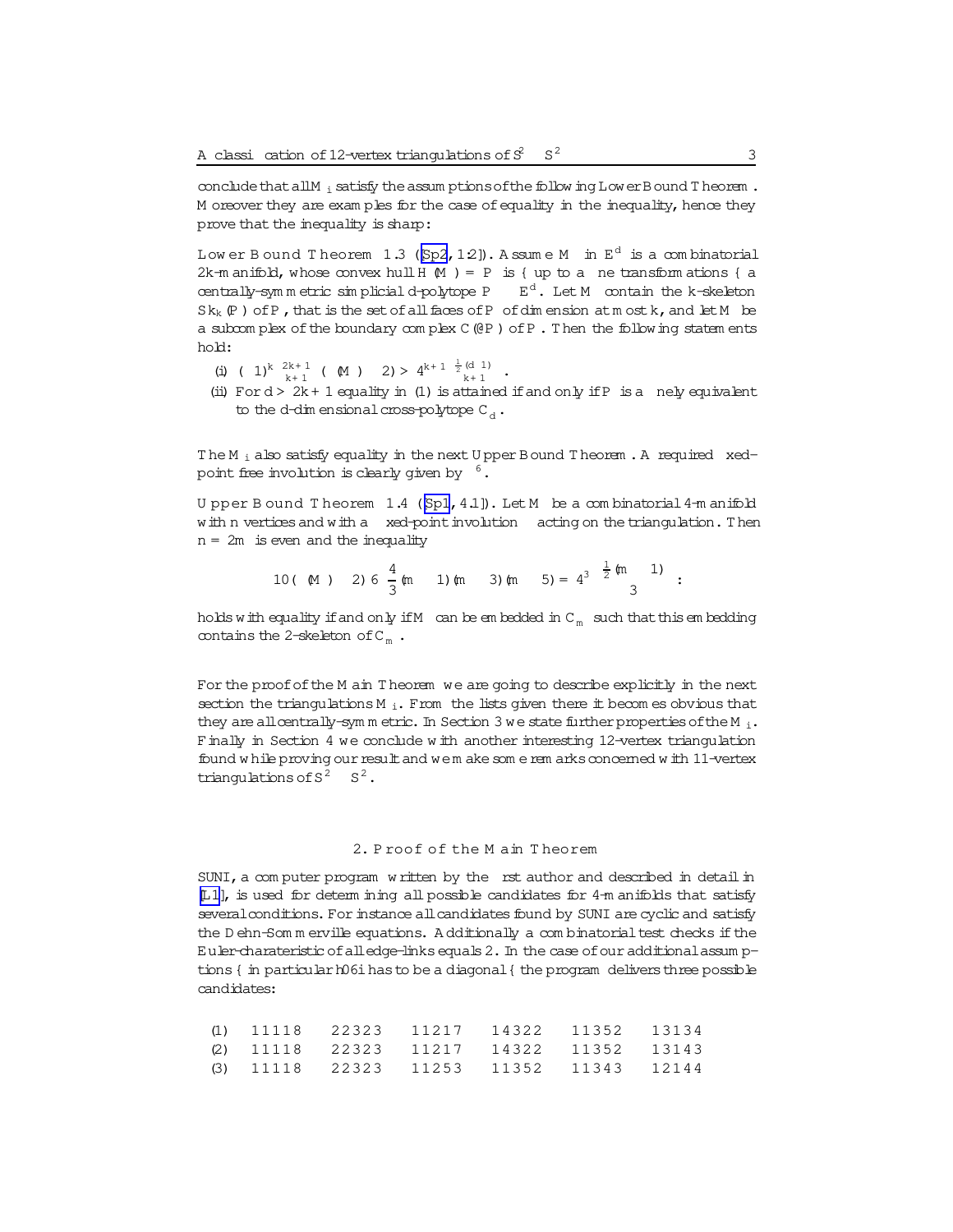<span id="page-3-0"></span>The notation  $(y_1, \ldots, y_d)$  (or shorter  $y_1, \ldots, y_d$ ) denotes a dierence d-cycle, that generates a  $C_n$ -orbit of d-simplices as follows:

Note that  $y_d = n$   $\begin{array}{c} P_{d,1} \\ P_{i-1} \end{array}$  In the case of Theorem 12 we have  $d = 5$  and  $n = f_0 = 12$ . Let us denote candidate (i) by M<sub>i</sub> and for the sake of brevity let us om it the symbols  $\hbar$ " and  $\iota$ " in the list of its simplices, then the complete list of 4-sim plices of, for example, M  $_1$  is given by

| 01234 | 02479 | 01245 | 0158a             | 0125a | 01458  |
|-------|-------|-------|-------------------|-------|--------|
| 12345 | 1358a | 12356 | 1269b             | 1236b | 12569  |
| 23456 | 2469b | 23467 | 237a0             | 23470 | 2367a  |
| 34567 | 357a0 | 34578 | 348b1             | 34581 | 3478b  |
| 45678 | 468b1 | 45689 | 45902             | 45692 | 45890  |
| 56789 | 57902 | 5679a | 56a13             | 567a3 | 569a1  |
| 6789a | 68a13 | 678ab | 67b <sub>24</sub> | 678b4 | 67ab2  |
| 789ab | 79b24 | 789b0 | 78035             | 78905 | 78b03  |
| 89ab0 | 8a035 | 89a01 | 89146             | 89a16 | 89014  |
| 9ab01 | 9b146 | 9ab12 | 9a257             | 9ab27 | 9a125  |
| ab012 | a0257 | ab023 | ab368             | ab038 | ab2.36 |
| b0123 | b1368 | b0134 | b0479             | b0149 | b0347  |

The simplices of the other candidates can be calculated analogously from the di erence-5-cycles. Obviously the M<sub>i</sub> contain all edges except the diagonals hj(j + 6)i, where j as well as j + 6 are regarded  $m$  od 12. This is consistent w ith the theoretical value  $f_1(M_i) = 60$ .

All candidates are centrally-symmetric as  $ha_1$ ;:::; $a_1$ i 2 M; implies  $hb_1$ ;::; $b_1$ i 2  $M_i$  where  $b_i = a_1 + 6 \mod 12$ , 16 16 j.

It turns out that  $M_2$  is combinatorially equivalent to the example M found in [Sp1, Theorem 3.1]. The images of the vertices of M (in the notation used in [Sp1]) of a required bijection : M  $\sqrt{7}$  M<sub>2</sub> are as follows:

> (0) = 5; (1) = 2; (2) = 0; (3) = 7; (4) = 3; (5) = 4; (0) = b; (1) = 8; (2) = 6; (3) = 1; (4) = 9; (5) = a:

Unfortunately, the group  $A_5$   $C_2$  discussed in [Sp1] is not the full autom orphism group of M but only a subgroup of index 2 of it. The group given here is its full autom orphism group.

For proving the M ain Theorem it su ces to show the following Lemmata. The rst two lemm ata establish the classi cation and are therefore them ost important part of the proof of  $12$ . In the third lemma we calculate the automorphism groups.

Lemm a 2.1. M<sub>1</sub> 6 M<sub>2</sub> 6 M<sub>3</sub> 6 M<sub>1</sub>, i.e. there are three mutually combinatorial inequivalent triangulations.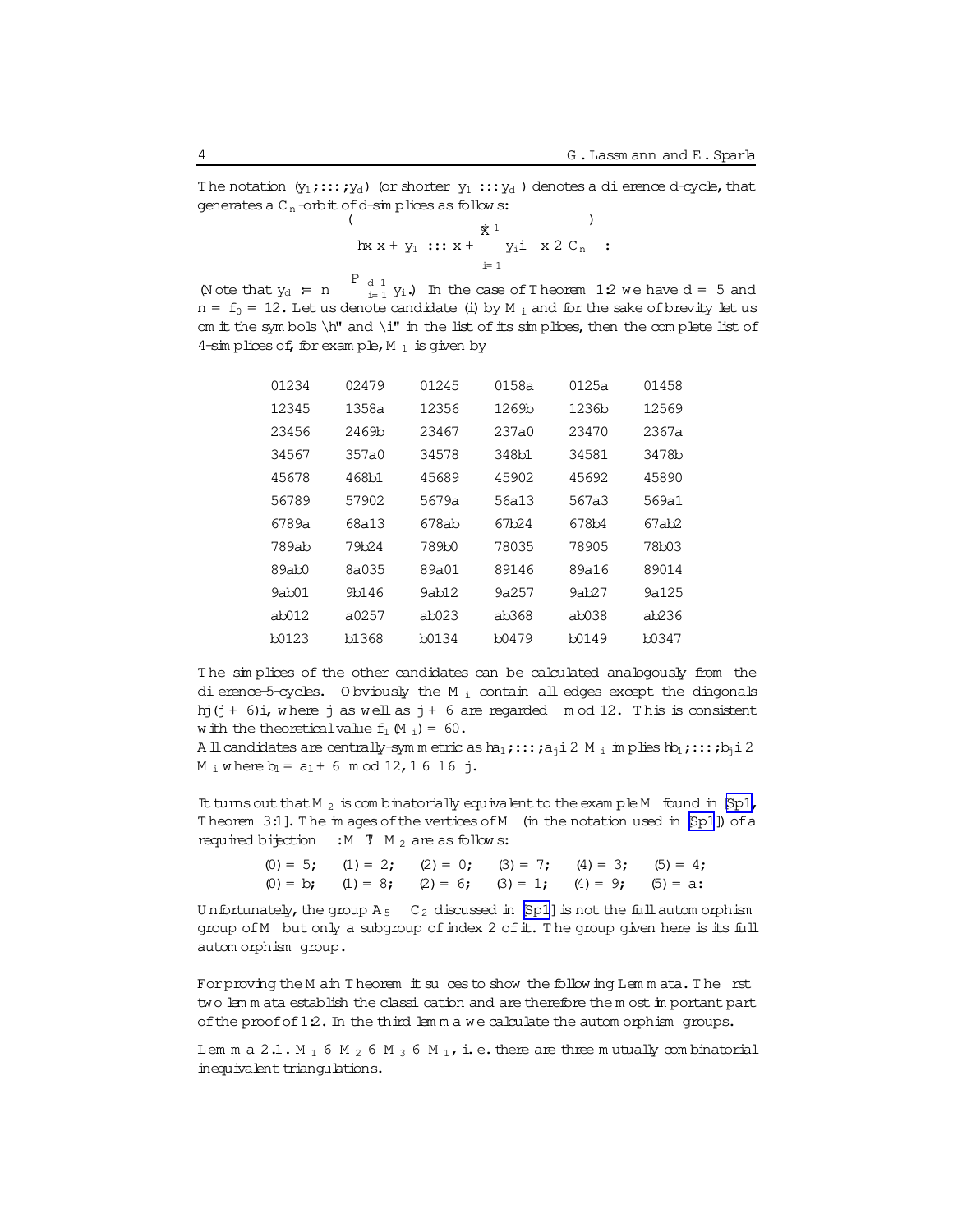Lem m a 2.2. M<sub>i</sub>, 16 i6 3, are combinatorial 4-m anifolds with  $\mathbf{M}$ <sub>i</sub> j'<sub>PL</sub> S<sup>2</sup> S<sup>2</sup>.

8  $\geqslant$  C<sub>12</sub> O C<sub>2</sub> for  $i = 1$ Lemma 2.3. Aut  $(M_i) = \begin{cases} A_5 \circ C_4 & \text{for } i = 2 \\ C_{12} \circ (C_2 & C_2) & \text{for } i = 3 \end{cases}$ for  $i=2$ :

Proof of Lemma 2.1. The links of all edges of M  $_2$  are subdivided octahedra as sketched in gure 1. For the other M<sub>i</sub> this is not the case. Therefore M<sub>2</sub> 6 M<sub>v</sub> for v 2 f1;3g.



Figure 1. On the left-hand side the link of an edge of M<sub>2</sub>, M<sub>4</sub> respectively is sketched and on the right-hand side its 3-dim ensional realisation.

In the link  $lk$   $(k;M_i)$  of each edge k of  $M_i$  every vertex is adjacent to jother vertices where 3 6 j 6 6. The number of vertices with j adjacent vertices in  $lk (k; M_i)$  is denoted by val(j) and

 $v(lk(k;M_1)) = (val(3); val(4); val(5); val(6))$ 

is called the valence-vector of  $lk$  ( $k$ ;  $M$ <sub>i</sub>). A s the links of all vertices are combinatorially equivalent, it can only hold M<sub>il</sub> M<sub>iz</sub>, if for all 16  $j_1$  6 5 there exists a  $j_2$ with  $16 \text{ } j_1 6 5$  such that

$$
\nabla (\mathbf{h} \mathbf{0} \dot{\mathbf{\eta}} \mathbf{i} \mathbf{j} \mathbf{M}_{\mathbf{i} \mathbf{i}}) = \nabla (\mathbf{h} \mathbf{0} \dot{\mathbf{\eta}} \mathbf{i} \mathbf{j} \mathbf{M}_{\mathbf{i} \mathbf{i}});
$$

But we get

8  
\n
$$
\begin{array}{rcl}\n & & 8 \\
 & \geq & (1;3;3;1) & \text{for } j = 1 \\
 & \geq & (2;0;6;0) & \text{for } j = 2 \\
 & \geq & (2;2;2;2) & \text{for } j = 3 \\
 & & \geq & (2;2;2;2) & \text{for } j = 4 \\
 & & \geq & (1;4;1;2) & \text{for } j = 4 \\
 & & \geq & (1;3;3;1) & \text{for } j = 5\n\end{array}
$$

Hence  $M_1$  6  $M_3$ .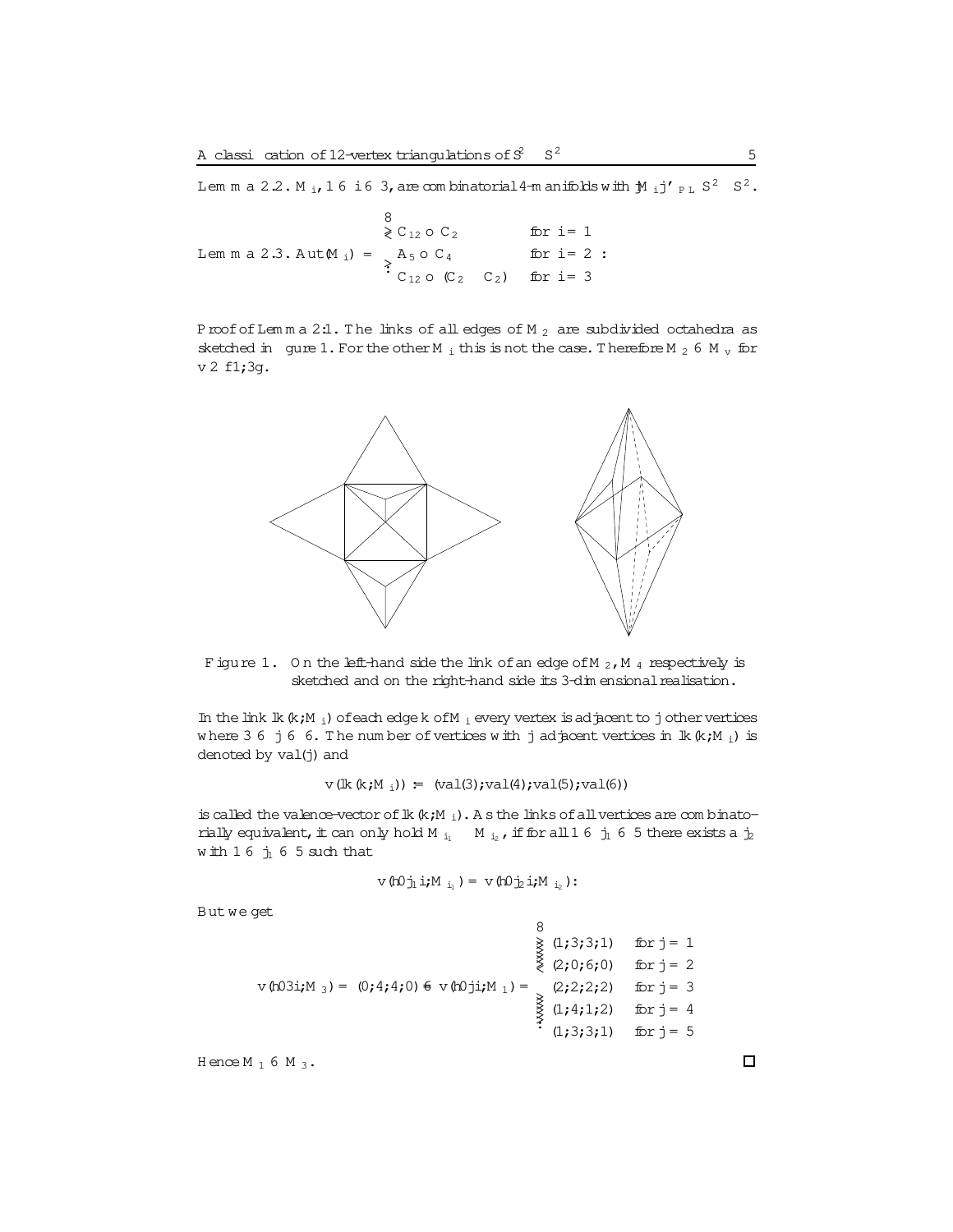Proof of Lemma 22. As we have shown the statement for  $M_2$  already in [Sp1] (up to combinatorial equivalence, cf. page 4) and as the proofs for M  $_1$  and M  $_3$  are sin ilar, but not completely analogous to the one given in [Sp1] we will present here a proof only for M<sub>3</sub>.

 $A s A ut(M_3)$  operates transitively on the vertices if su ces to show that the link Ik (0) of vertex 0 is a triangulated  $S^3$ . To do this we have to establish:

- (i) The link of each vertex of  $lk(0)$ , i.e. the link of each edge containing vertex h0i, is a triangulated 2-sphere. Because of autom orphism we only have to check this for the vertices hii with  $1\ 6\ i\ 6\ 5$ . Here we can sketch the triangulations in the same way as shown in Figure 1 and we get 2-spheres w ith the valence vector we have calculated in the preceding lemma.
- (ii)  $lk(0)$  is a triangulated 3-sphere. To show this we split up the vertex set of Ik (0) into two disjoint subset and regard their span:

A = span  $(1;2;3;4;7)$  and B = span  $(5;8;9; a,b)$ :

A and B each consist of two tetrahedra and are therefore collapsible. Hence A and B are 3-balls (cf. R-S]). C luing these balls together proves that the underlying complex of  $lk(0)$  is homeom or phic to  $S^3$ .

It rem ains to determ ine the topological type of  $\mathcal{M}_3$ ; Let

 $_1$  = span (0;2;4;6;8;a) and  $_2$  = span (0;1;3;5):

Then  $1 \oplus C_3$  and  $2$  $3$ . It tums out that  $1$  together with  $2$  generate the second hom ology group H<sub>2</sub>  $(M_3;Z)$  and that the intersection form of M<sub>3</sub> equals the intersection form of  $S^2$   $S^2$ , namely

> $\begin{array}{ccccccccc}\n1 & 1 & 1 & 2 & = & 0 & 1 \\
> 2 & 1 & 2 & 2 & 1 & 0\n\end{array}$  $2 \qquad 1 \qquad 2 \qquad 2$

This is an even form and by Freedm an's Theorem Fr] there exists exactly one simply-connected, closed, topological 4-m anifold representing that form. Hence  $M_3$  im ust be homeomorphic to  $S^2$   $S^2$ .

(To get for instance the intersection number  $_1$   $_2$  regard

 $N_1$  = span (0;1;3;5) and  $N_2$  = span (0;2;4;6;7;8;9;a;b):

A s

$$
lk (0) n span (0; 1; 3; 5) = lk (0) n N1 \& k (0) s N2 \& k (0)
$$

(where  $X \& Y$  " m eans  $X \text{ collapses onto } Y$  "  $R-S$  ), the complem ent of  $N_1 \setminus \mathbb{R}$  (0) is hom otopically equivalent to N  $_2$  \ lk (0) . Because

 $\exists k (0)$  n span  $(0;1;3;5)$   $\uparrow$  = h13i [ h35i [ h51i

and

$$
\mathcal{N}_2
$$
 \nlk (0) j& h24i [h48i [h8ai [h21]

we get two disjoint cycles that must be unknotted and linked in lk (0). Consequently  $_1$   $_2$  = 1 and w ith an appropriate orientation we get the intersection number stated above.)

To prove that  $\mathbb{M}$  3 j is even PL -hom eom or phic to  $S^2$   $S^2$  we can m in ic the prove given in [Sp1] that essentially uses that there is only one 3-ball bundle over  $S^2$  with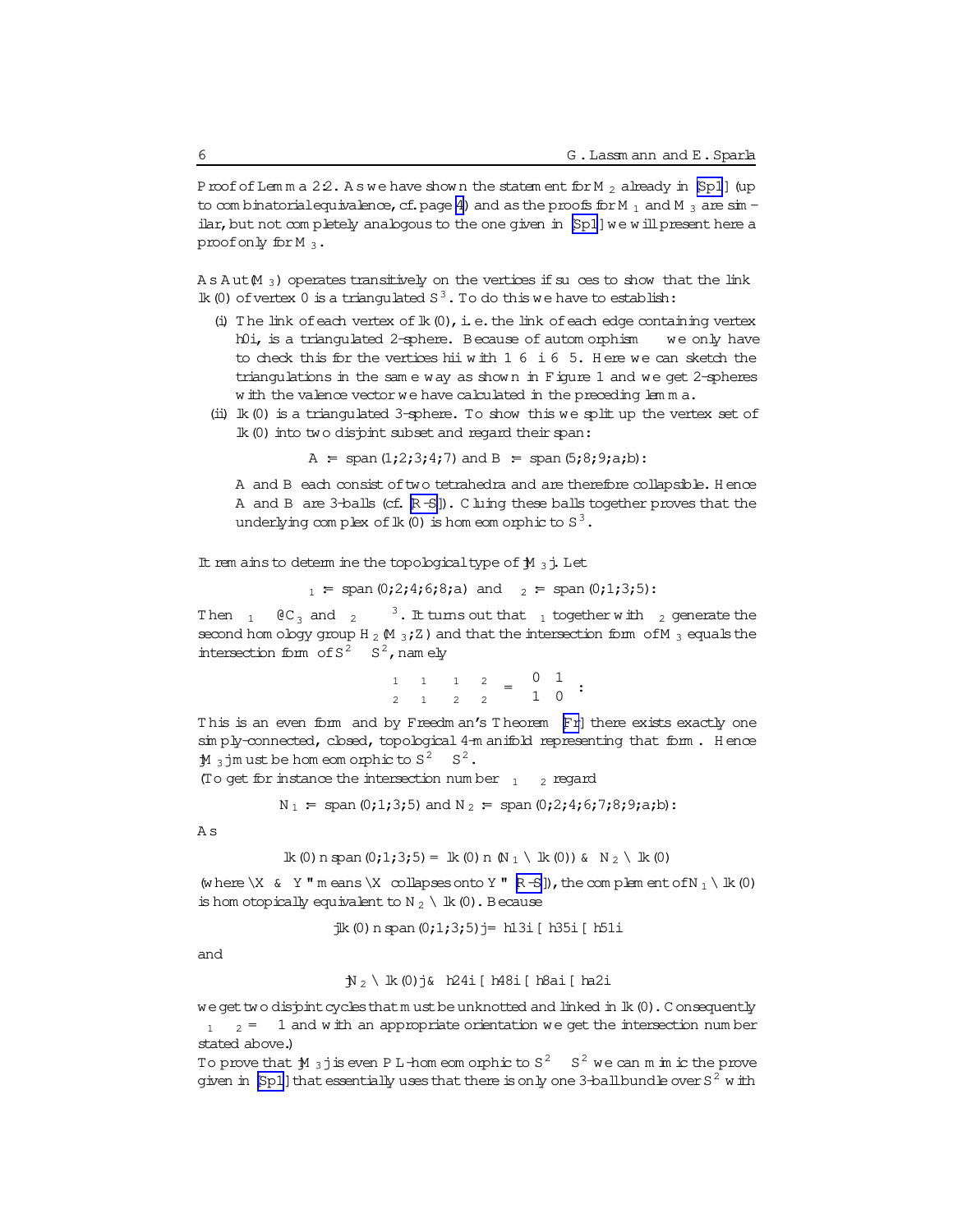the intersection form of  $S^2$   $S^2$ . This proof does not use Freedm an's Theorem but we still need to calculate the intersection form.  $\Box$ 

P roof of Lemma 2:3. We use a simple GAP-program  $^1$  w ritten by the second author. This program explicitly calculates all bijections between the vertex-links of two candidates. The order of Aut(Ik  $(0;M_1)$ ) is 2 for i = 1 and 4 for i = 3. The autom orphism s of these cases are

$$
id
$$
; = (1;5) (2; a) (4;8) (7; b) for i = 1

and

id;  $_1 = (1, b) (2, a) (3, 9) (4, 8) (5, 7);$   $_2 = (1, 7) (3, 9) (5, b);$ 

 $_3 = (1,5)(2,a)(4,8)(7,b)$  for i= 3:

For i= 2 we get 20 automorphisms. In all cases it is easy to show

 $\geqslant$  C<sub>2</sub> for  $i = 1$ Aut(lk (0;M <sub>i</sub>)) =  $\begin{cases} C_5 \circ C_4 & \text{for } i = 2; \\ C_2 & C_2 = A^{(2,2)} & \text{for } i = 3 \end{cases}$ 

where  $A^{(2,2)}$  denotes the K leinian group.

(N ote that A ut (Ik  $(0;M_2)$ ) is transitive on the vertices of Ik  $(0;M_2)$  because

 $(2; a; b; 9; 7)$   $(1; 8; 4; 5; 3)$  2 Aut $(lk (0; M_2))$  3  $(1; a; 8; 9)$   $(2; 3; 7; 4)$   $(5; b)$ :

By the cyclic symmetry Aut M<sub>2</sub>) acts therefore transitively on the edges of M<sub>2</sub>. This is not the case for  $i = 1$  and  $i = 3$ .

The transitivity of  $A$  ut  $(M_i)$  on the vertices leads to

 $\geq 24$  for i= 1  $\frac{1}{2}$ ut (M<sub>i</sub>)j 6 f<sub>0</sub> (M<sub>i</sub>) $\frac{1}{2}$ ut (lk (0;M<sub>i</sub>)j = 240 for i = 2 :  $(1)$ furi=  $3$ 

Denote by A B the complex product of two groups A and B. As (i)  $\uparrow$  i h i  $\uparrow$   $\uparrow$   $\downarrow$  2 = 24, (ii) 2 Aut  $\uparrow$  1) and (iii)  $C_{12}/C_{12}$   $C_{12}$   $\uparrow$  nequality (1) im plies that C<sub>12</sub>  $Q = C_{12} \circ C_2$  is the full automorphism group of M<sub>1</sub>.

Analogously it can be shown  $Aut(M_3) = C_{12}$  h<sub>1</sub>; 2; 3i. Aut (lk (0;M<sub>3</sub>)) is not nom alin  $Aut(M_3)$  as

 $hAut(lk(0;M))i\in hAut(lk(0;M_3))i$  ;

but

 $ih$  i= h i<sub>i</sub> for 16 i6 3 and therefore h i/Aut $M_3$ ). Hence Aut $M_3$ ) = C<sub>12</sub> o A<sup>(2,2)</sup>.

It rem ains to discuss the automorphism group of M<sub>2</sub>. A<sub>5</sub> C<sub>2</sub> is a subgroup of  $Aut(M_2)$  as already seen in [Sp1]. This subgroup is generated by the permutations

 $(0;7;3;4;2)$   $(1;9;3;8;6)$ ;  $(0;6)$   $(1;7)$   $(2;8)$   $(3;9)$   $(4;5)$   $(5;5)$ 

 $1_M$  ore information on the freeware-algebra-system GAP can be found under the URL http://www-gap.dcs.st-and.ac.uk/~gap/. For inform ation on the GAP-program used here, send an E-M ail to the second author.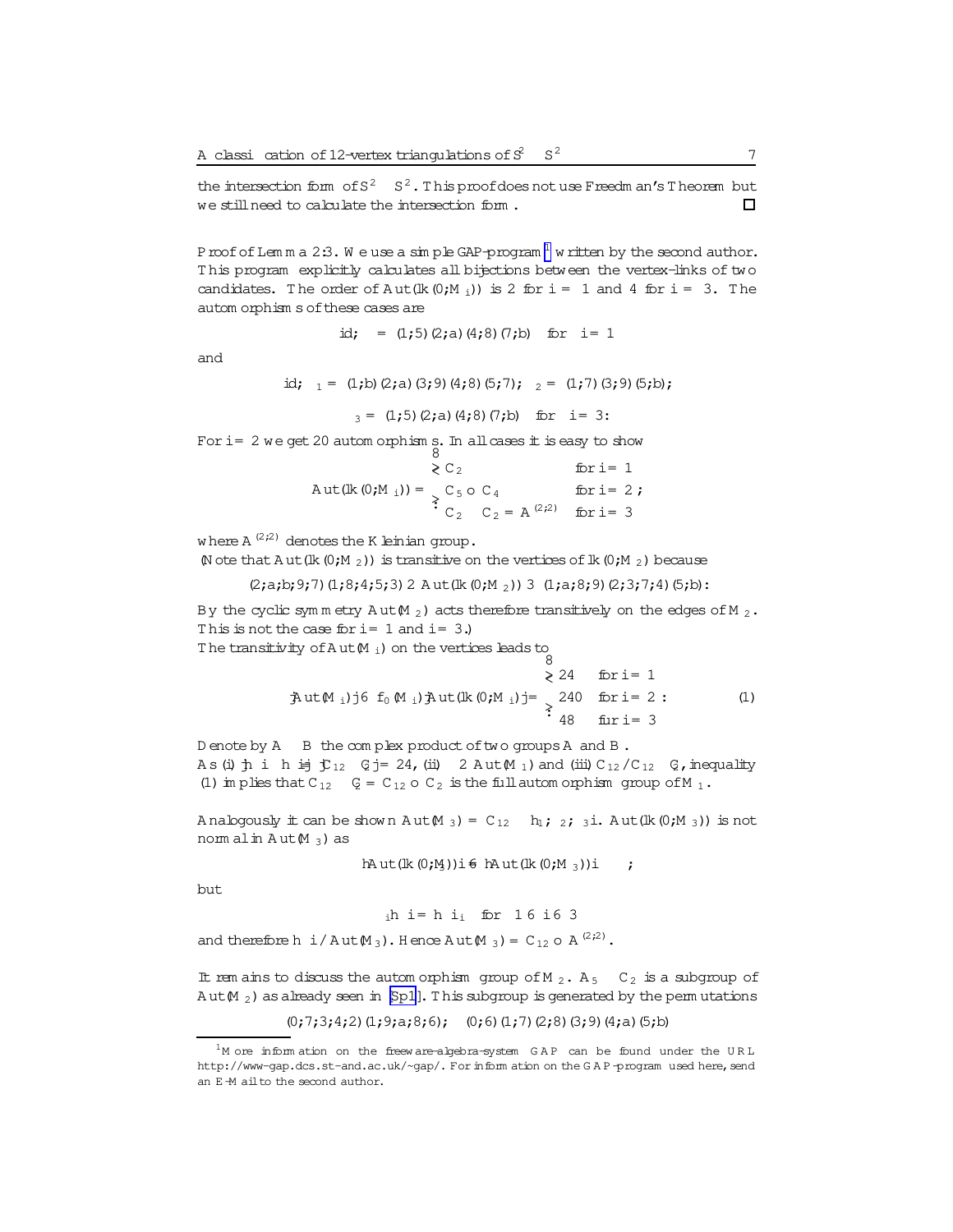#### and  $(0,6)$   $(1,9)$   $(2,5)$   $(3,7)$   $(4,a)$   $(8,b)$ :

(Here we had to rename the vertices according to the bijection stated above.) A dditionally is a (cyclic) automorphism operating on  $M_2$ . According to GAP the order of the group generated by these four permutations is 240 and therefore by (1) it must be the full automorphism group. A closer examination shows  $Aut(M_2) = A_5 \circ C_4$ . For the center of this group we get Z  $(Aut(M_2)) = C_2$  and its system of norm alsubgroups can be seen in the next gure.



Figure 2. Normal subgroups of  $Aut M_2$ ).

Furtherm ore  $\pm$  holds Aut $(M_2)=Z$  (Aut $(M_2)$ ) = S<sub>5</sub>, but S<sub>5</sub> is not a subgroup of  $\Box$ Aut $M_2$ ).

Note that Lemma 2:3 immediately yields  $M_1$  6  $M_2$  6  $M_3$  6  $M_1$ .

R em ark 2.4. The program SUNI has found the following three other candidates:

|  | (4) 11118 22323 12234 |                                         | 11712 11253 13134 |  |
|--|-----------------------|-----------------------------------------|-------------------|--|
|  |                       | (5) 11118 22323 12234 11712 11253 13143 |                   |  |
|  | (6) 11217 14322 12234 |                                         | 11712 11253 11352 |  |

We have M<sub>1</sub> M<sub>5</sub> and M<sub>2</sub> M<sub>4</sub> as can be seen immediately be applying the multiplier 1 11 m od 12 on M<sub>1</sub>, M<sub>2</sub> respectively. (For the notion of multipliers see Section 3.)

This can also be proved by the GAP-program mentioned in the proof of 22. Any of the calculated bijections between the vertex links of two examples can be extended to give a bifection between the examples them selves.

Example M<sub>6</sub> is not a manifold as we prove now:

As h048i  $\beta$  M<sub>6</sub>, M<sub>6</sub> is not 2-H am iltonian in C<sub>6</sub> and therefore not a triangulated m anifold. (An upgrade of the program SUNI m eanwhile also calculates the f-vector of all candidates. The output of this extension does not contain M  $_6$  anym ore.)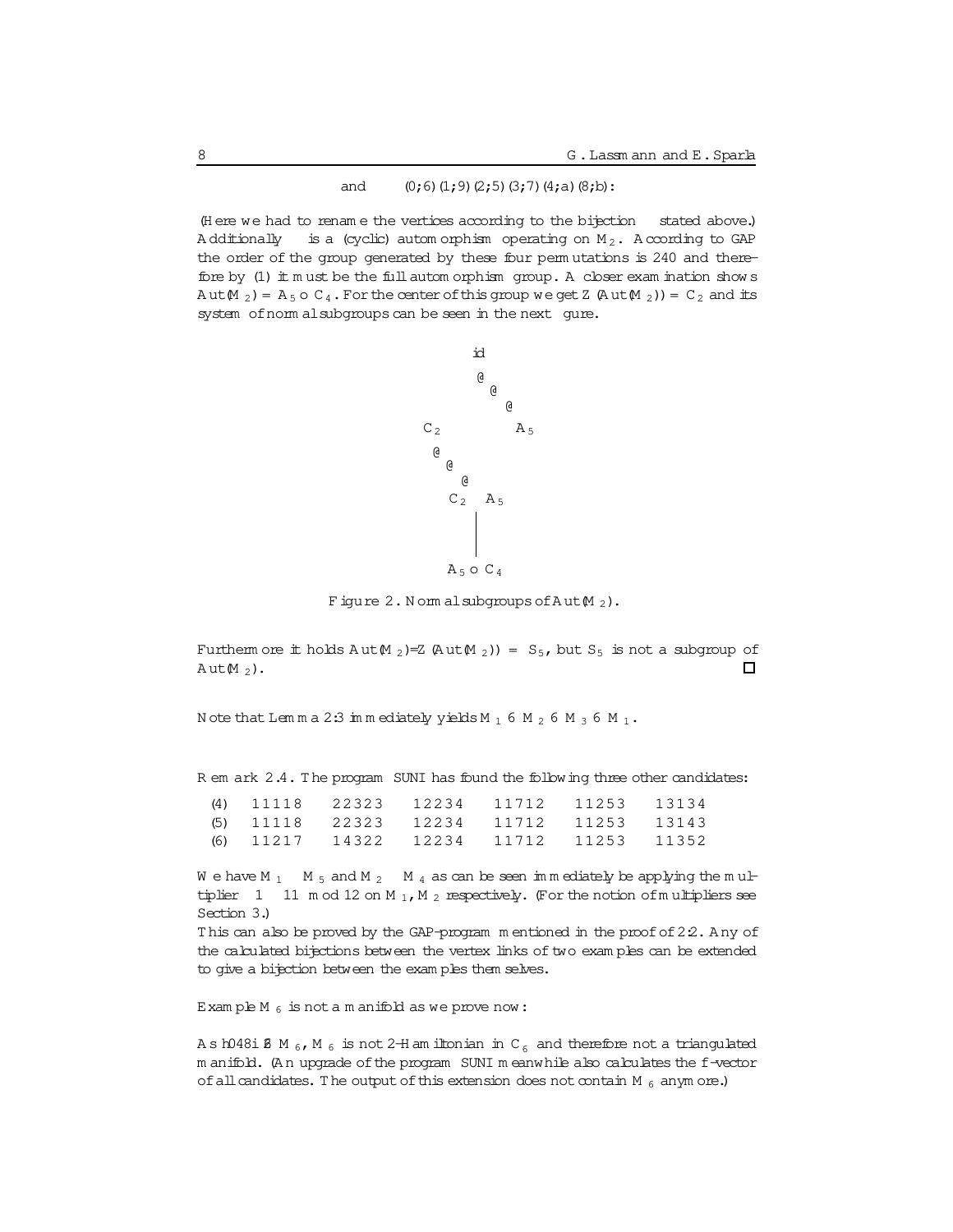A ltematively, one can also exam ine the link lk (t04i) of edge h04i. It consists of the following 2-sim plices:

> h125i; h13bi; h79bi; h259i; h27bi; h579i; h135i; h23bi; h129i; h357i; h19bi; h237i:

Therefore  $f_0$  (lk (h04i)) = 7,  $f_1$  (lk (h04i)) = 18,  $f_2$  (lk (h04i)) = 12 and (lk (h04i)) = 1. Hence M<sub>6</sub> is not even an Eulerian 4-m anifold, i.e.  $(\text{lk}$  (k) = 1 (1)<sup>4 k</sup> = 1 (1)<sup>k</sup> is not satis ed for all k-simplices of  $M_6$ .

But lk (h04i) is a pinched 2-sphere and therefore a 2-m anifold with one singularity as can be seen from Figure 3.



Figure 3. lk (h04i) of example M  $_6$ 

```
3. Properties of the triangulations of S^2 S^2
```
In this section we describe further properties of the exam ples  $M_i$ . We begin with a simple observation.

The span of the \even" vertices as well as the span of the \odd" vertices of all M  $_1$  is a subcomplex of the octahedron, i.e. the 3-cross-polytope. This holds because e.g. span  $(0,2,4,6,8,a)$  contains no k-sin plex with  $k > 3$ . (O then wise there would be a 3-sin plex in span  $(0, 2, 4, 6, 8, a)$  containing a diagonal as an edge.) The f-vector of the M<sub>i</sub> in plies, that in span  $(0,2,4,6,8, a)$  all 2-sim plices without one of the diagonals h06i, h28i and h4ai are contained. Therefore we get that span  $(0,2,4,6,8,a)$ equals the boundary complex of  $C_3$ . A nalogously we get the same result for the odd vertices.

This not only holds for the even and odd vertices, but for all subsets S of the vertex set with  $\ddot{p}$  j= 6, such that 3 diagonals are contained in the regarded subset.

A nother interesting subset is the cylinder C consisting of the triangles

h024i; h246i; h468i; h68ai; h8a0i and h0a2i:

This cylinder is invariant under autom orphism  $^{-2}$ . Together with the trianglesh048i and h26ai, whose boundaries form the boundary of C, we get span  $(0,2,4,6,8,a)$ . Likew ise there is a cylinder in span  $(1;3;5;7;9; b)$ .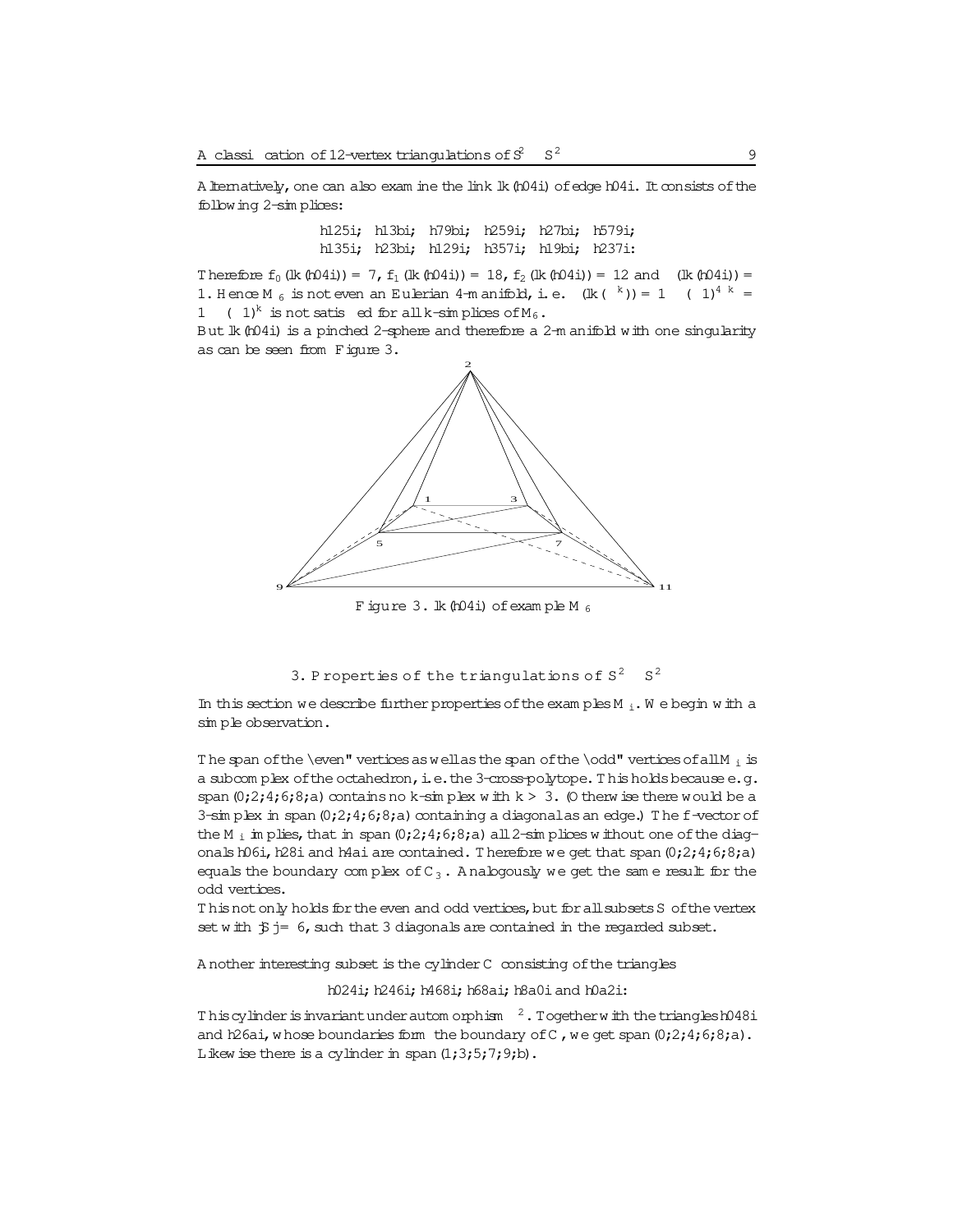Now let us regard  $lk(0)$  of example  $M_2$ . The vertices of this link can be subdivided into two subsets  $S_{2_1}$  and  $S_{2_2}$  with each 5 elements, such that the span of both subsets form M obius strips in lk (0) (cf. [Sp1]). A sallvertex links are combinatorally equivalent, the same holds for any vertex link.

It is easy to show that the required subdivision is unique: Because any 5-vertex M obius strip must be neighborly, no two elements of  $S_{2_1}$  may form a diagonal of M<sub>2</sub>. Suppose without loss of generality 12  $S_{2_1}$ . Then 72  $S_{2_2}$  and there rem ain 8  $6$  4  $2 = 384$  possibilities to check.

In [Sp1] we used these M obius strips to compute the intersection numbers. In this case how ever it was not necessary that we got M obius strips, but that the M obius strips were linked and unknotted. So although there is no subdivision of any vertex link of either M  $_1$  or M  $_3$ , that also produces disjoint M obius strips, the proof still carries over to the cases M<sub>1</sub> and M<sub>3</sub>. N onetheless the existence of disjpint M obius strips stills \show s" that example M  $_2$  is the most symmetric one.

Inequality (1) gives an upper bound on  $\frac{1}{2}$ ut $(M_i)$ j. We will derive now a lower bound. For this we use the notion of multipliers.

Denition 3.1. Let the vertices of a simplical complex K be numbered by  $0; \ldots;$ k  $1. a 2 C_k$  is called a multiplier of K if

 $_{k}$ : $C_{k}$ !  $C_{k}$ ; ill i a modk

is an automorphism of K.

Recall the following simple facts:

- (i) If a is a multiplier of K, then  $qcd(a;k) = 1$ .
- (ii) If  $(0; \ldots; k \ 1)$  is an automorphism of K and if K has ldi erent multipliers, then  $\frac{1}{2}$ ut (K) $j>1$  k.

From (i) we know that the only possible multipliers of our triangulations are  $1;5;7$ and 11. M<sub>1</sub> and M<sub>2</sub> have multipliers 1 and 5, whereas under the m aps  $\frac{1}{7}$  and  $\frac{11}{11}$ the image of M<sub>1</sub> is M<sub>2</sub> and vice versa. M<sub>3</sub> has all multipliers. Hence by (ii)

$$
\text{Aut}(M_i) = \int_{48}^{24} \frac{\text{for } i = 1; 2}{48 \text{ for } i = 3}
$$

Together  $w$  ith  $(1)$  we conclude

clude<br>  $j$  at  $(24 \text{ for } i = 1)$ <br>  $48 \text{ for } i = 3$ 

4. Further 12-and 11-vertex triangulations

In the next rem ark we describe another interesting simplical complex found by SUNI.

R em ark 4.1. The program SUNI has delivered another candidate M for being a 4-m anifold with 12 vertices and with cyclic symmetry. In this example we dropped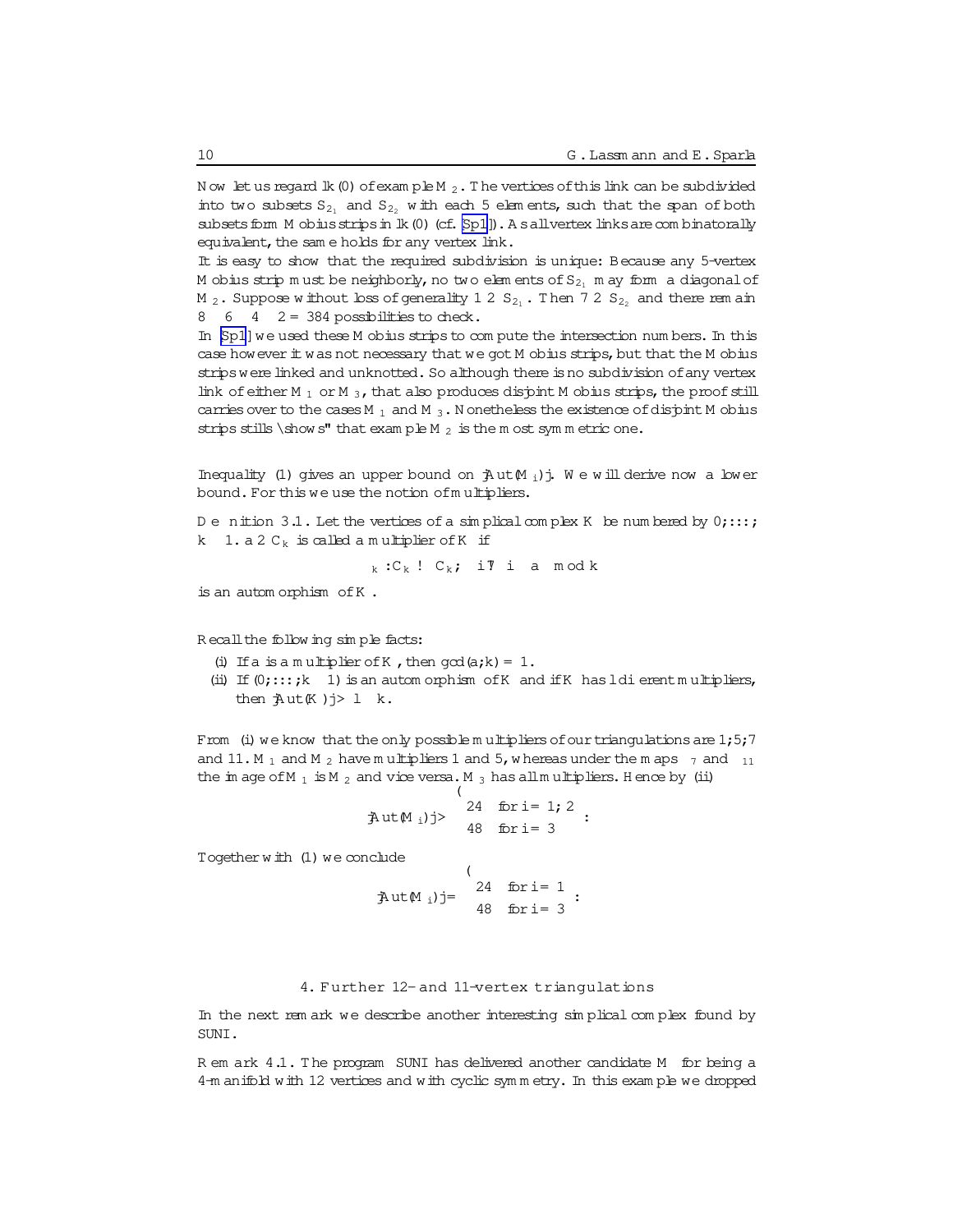the additional assumption that h06i has to be a diagonal. This example is rather interesting as it is highly-symmetric, as one can see from its invariance under all multipliers. It is given by the di erence-5-cycles

11136 14232 12324 11163 11334 13152 12513 11433

and we get for the f-vector  $(f_1; \ldots; f_4) = (12; 66; 204; 240; 96)$  and consequently

 $M$  ) = 6. M issing triangles are for instance h024i and h048i; cp. the properties of M<sub>1</sub> - M<sub>3</sub> as described on the previous page.) However this candidate is not a 4-m anifold, as the link of the edge h01i consists of three 2-spheres that are only edgebut not vertex-disjont. These spheres are clued together at their poles (\Bananasurface") as shown in the next qure.



Figure 3. The link of edge h01i.

But M is at least an Eulerian 4-m anifold [Ku2] as follows from calculating the Euler-characteristic of the links of all simplices  $k$  of the triangulation. Because of the cyclic symmetry it su ces to show  $(lk (hit)) = 0$  for one vertex. SUNI itself con m s  $(\text{lk } (\tfrac{1}{n})) = 2$  for all 1-simplices of the triangulation and nally  $(lk(3))$  can easily be checked.  $(\text{lk } (-2)) = 0 = 2$ 

The singular bous of this example is the union of two tori. One of these is given by the di erence-3-cycles 012 and 05a  $m$  od 12, the other by 015 and 045. Each of these tori is invariant under the group of order 48 generated by the cyclic autom orphism and the four multipliers  $_k$ .

R em ark 4.2. H om obgy investigations of Frank Lutz (oral communication) imply that their are no other 12-vertex triangulations of  $S^2$   $S^2$  with an automorphism group that is transitive on the vertices than the examples found in our M ain Theorem . As these are all rather symmetric (especially example  $M_2$ ), we felt that it will be possible to \break" a bit of the symmetry of at least one of our examples to construct a triangulation of  $S^2$   $S^2$  with just 11 vertices.

That the theoretical bwer bound on the number of vertices according to [K u3] is 10 and that this value was ruled out only by an extensive computer search made this assum ption even more plausible.

W hile preparing this paper an unpublished GAP-program written by Frank Lutz shows that there really is such an example: